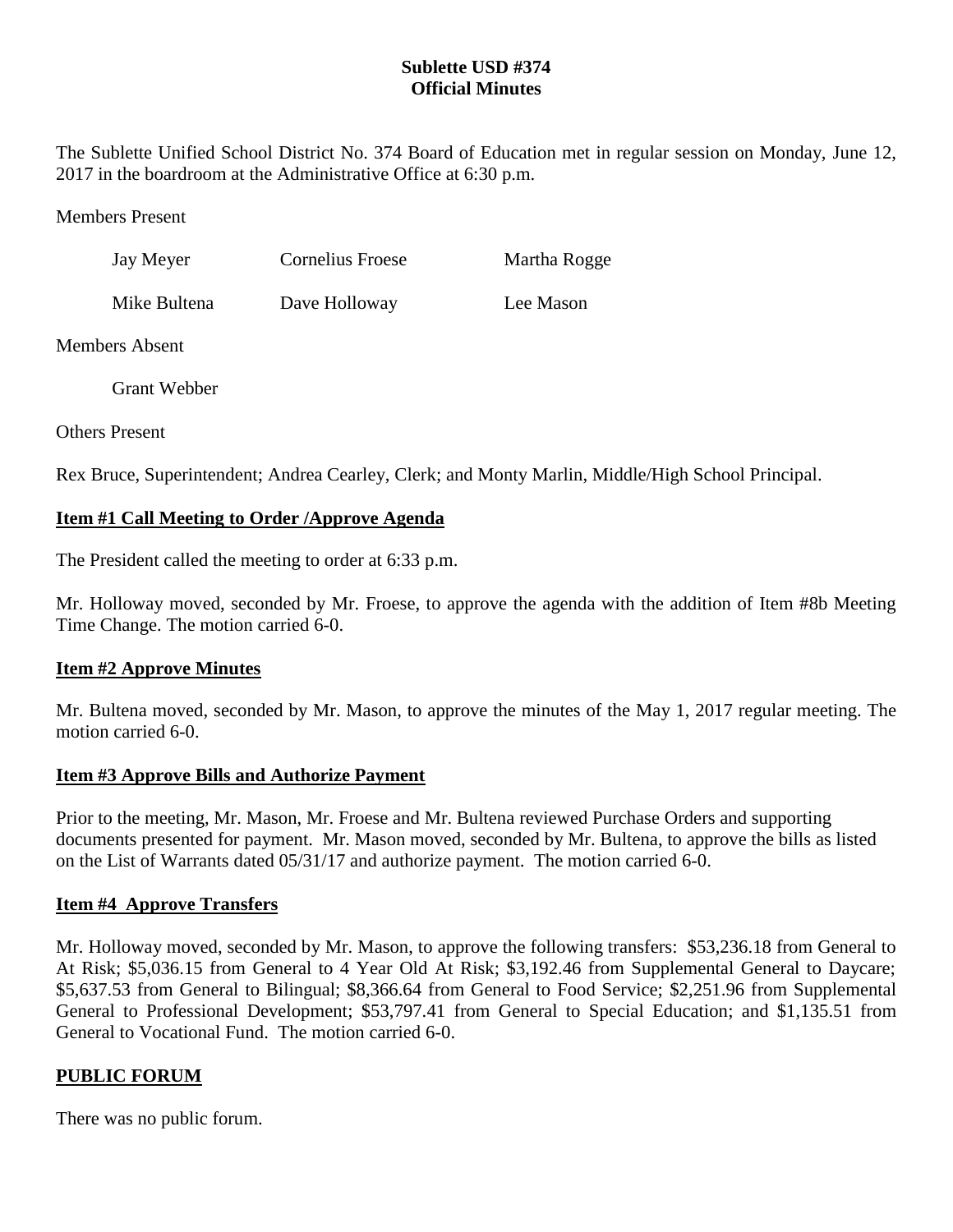Board Minutes Page 2 June 12, 2017

#### **Reports**

Curriculum

No report.

**Principals** 

Mr. Marlin discussed changes to the Student and Faculty Handbooks for the 2017-2018 school year.

Mrs. Lee was out of town.

Activities Director

No report.

#### SWPRSC/HPEC

Mr. Meyer was unable to attend the SWPRSC Board meeting. Mr. Bultena reported on the HPEC meeting.

#### Superintendent

Mr. Bruce reported that the school finance plan was passed and hopefully we should see a small increase in funding. He is looking at our budget and waiting on the remaining summer payrolls and expenditures to be made to see where we are at for next year.

#### **Item #5 Memorandum of Understanding Approval**

Mrs. Rogge moved, seconded by Mr. Mason, to approve the Memorandum of Understanding between USD 374 and the Haskell County Sheriff Department, Haskell County Court and Haskell County Attorney Lynn Koehn. The motion carried 6-0.

#### **Item #6 Executive Session – Non-Elected Personnel**

Mr. Mason moved, seconded by Mrs. Rogge, to go into executive session to discuss non-elected personnel, in order to protect the privacy interest of an identifiable individual(s), to include Mr. Bruce and Mr. Marlin in executive session, and to reconvene to open session in the boardroom at 7:15 p.m. The motion carried 6-0.

The Board reconvened to open session at 7:15 p.m.